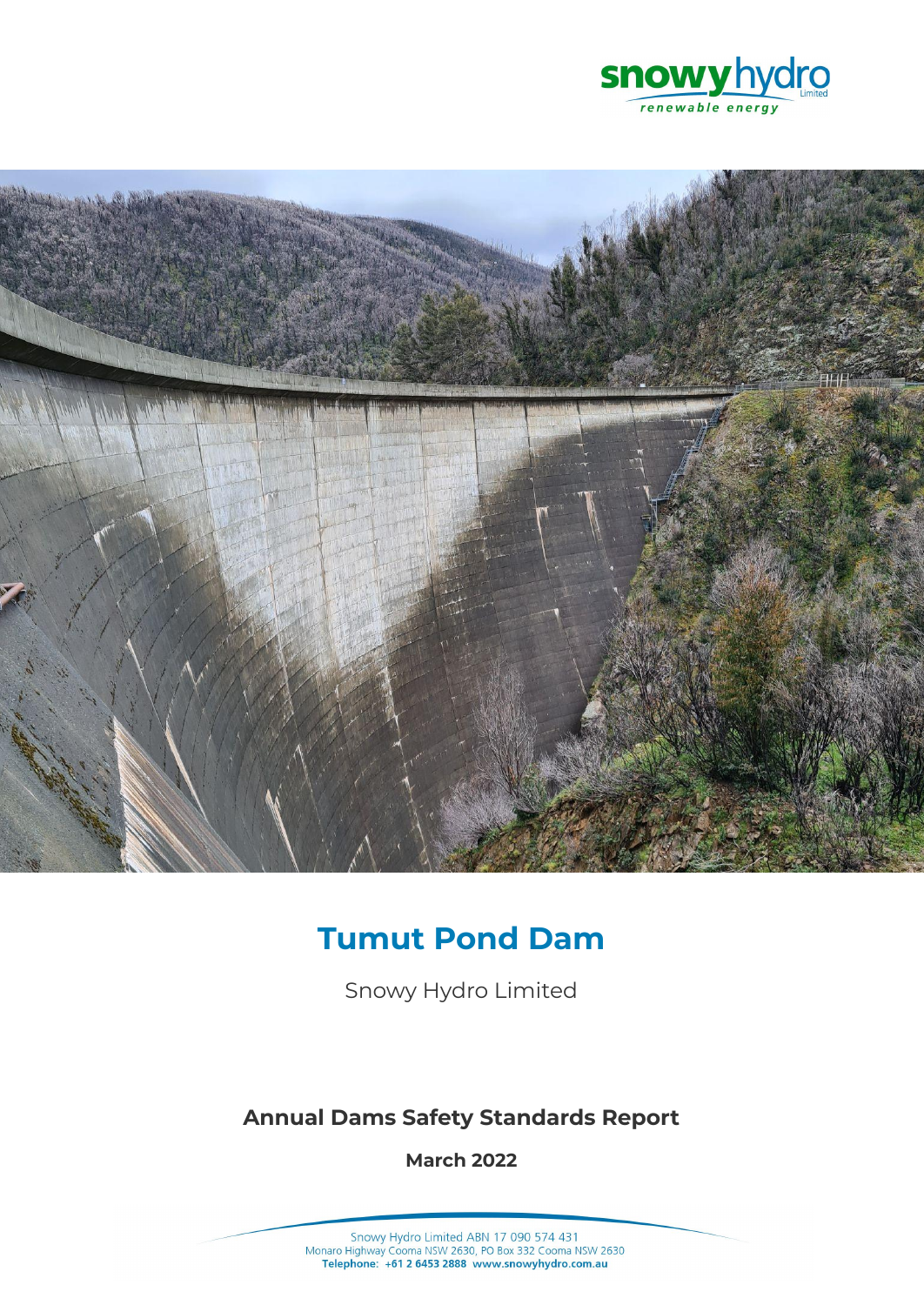

Snowy Hydro Limited as a declared dam owner is required under the Dams Safety Regulation 2019 to publish an Annual Dam Safety Standards Report demonstrating Snowy Hydro Limited's compliance with the dam safety standards for the calendar year ending 31 December 2021.

Snowy Hydro attests to the accuracy of the report.

A separate report for each declared dam must be lodged with Dams Safety NSW by 31 March 2022.

#### **Section 1 – Declared dam identification details**

| Dam Name  | 'Tumut Pond Dam     |
|-----------|---------------------|
| Dam Owner | Snowy Hydro Limited |

#### **Section 2 – Dams safety standards**

#### **Consequence category of dam – Regulation, Part 3**

The dam consequence category is a rating of the impact that could potentially be caused if the dam failed. It must be assessed:

- within 6 months of the dam being declared
- at least once every 15 years
- after any significant change in the number of people likely to be affected by a dam failure
- or if required by Dams Safety NSW.

#### [Regulation,](https://legislation.nsw.gov.au/view/html/inforce/current/sl-2019-0506#sec.7) subclause 7(2)

| Dam consequence category                                                                                                     | Sunny Day: <b>High C</b><br>Flood: High C                              |
|------------------------------------------------------------------------------------------------------------------------------|------------------------------------------------------------------------|
| Date of the last consequence<br>category assessment by a<br>competent person                                                 | 1st August 2019                                                        |
| Competent Person:                                                                                                            | James Woolley (Hydrologist,<br>Hydrology & Risk Consulting or<br>HARC) |
| Has the number of people likely to<br>be affected by a dam failure<br>changed since the last<br>consequence category review? | No                                                                     |
| How was this checked?                                                                                                        | The Graham (2008) method for<br>itinerant PLL on roads*                |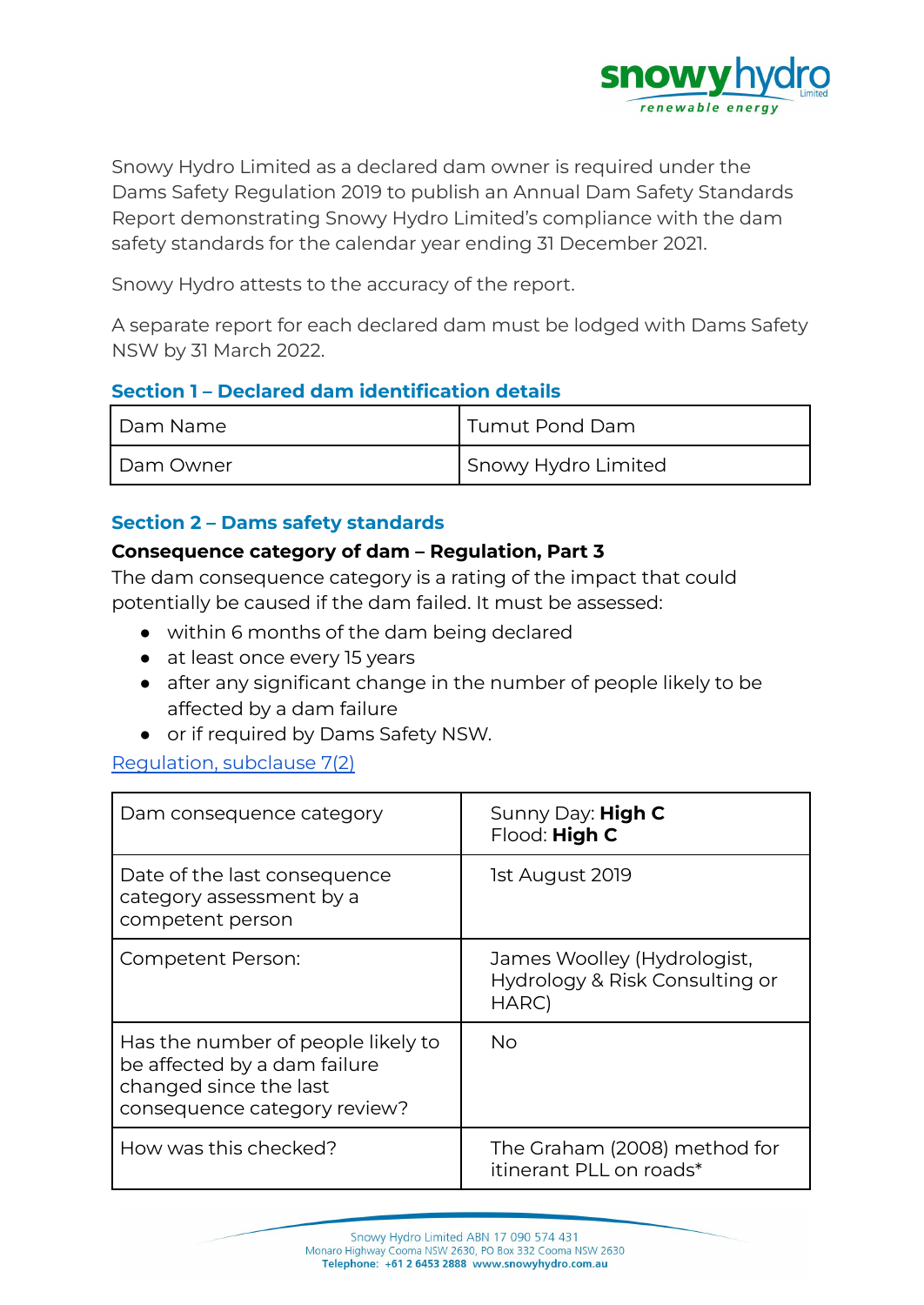

\*Note:The Graham (1999) method determines potential loss of life (PLL) based on an empirical relationship derived between actual flood consequences caused by dam failure.

#### **For extreme and high consequence dams only:**

If the consequence category is Extreme, High A, High B, or High C, the consequence category assessment must be reviewed by an independent competent person

[Regulation,](https://legislation.nsw.gov.au/view/html/inforce/current/sl-2019-0506#sec.7) subclause 7(4)

| Date of last independent review of<br>the consequence category<br>assessment | 1st August 2019             |
|------------------------------------------------------------------------------|-----------------------------|
| Name of independent reviewer                                                 | Peter Hill (Director, HARC) |

#### **Dams safety standard – Dam safety management system - Part 5**

The dam safety management system provides a comprehensive and integrated system to manage all aspects of foreseeable risks relating to dam failure. It is designed to be used by the dam owner to ensure, as far as reasonably practicable, the safety of people and property is not put at risk from the dam.

[Regulation](https://legislation.nsw.gov.au/view/html/inforce/current/sl-2019-0506#pt.5) Part 5

# **Documenting the dam safety management system**

| Is the dam safety management<br>system fully documented?                                     | Yes |
|----------------------------------------------------------------------------------------------|-----|
| If not, what percentage of the dam<br>safety management system<br>documentation is complete? | N/A |
| How did you confirm this<br>percentage?                                                      | N/A |
| Does the dam safety management<br>system apply to more than one<br>dam?                      | Yes |

#### **Documenting the dam safety management system**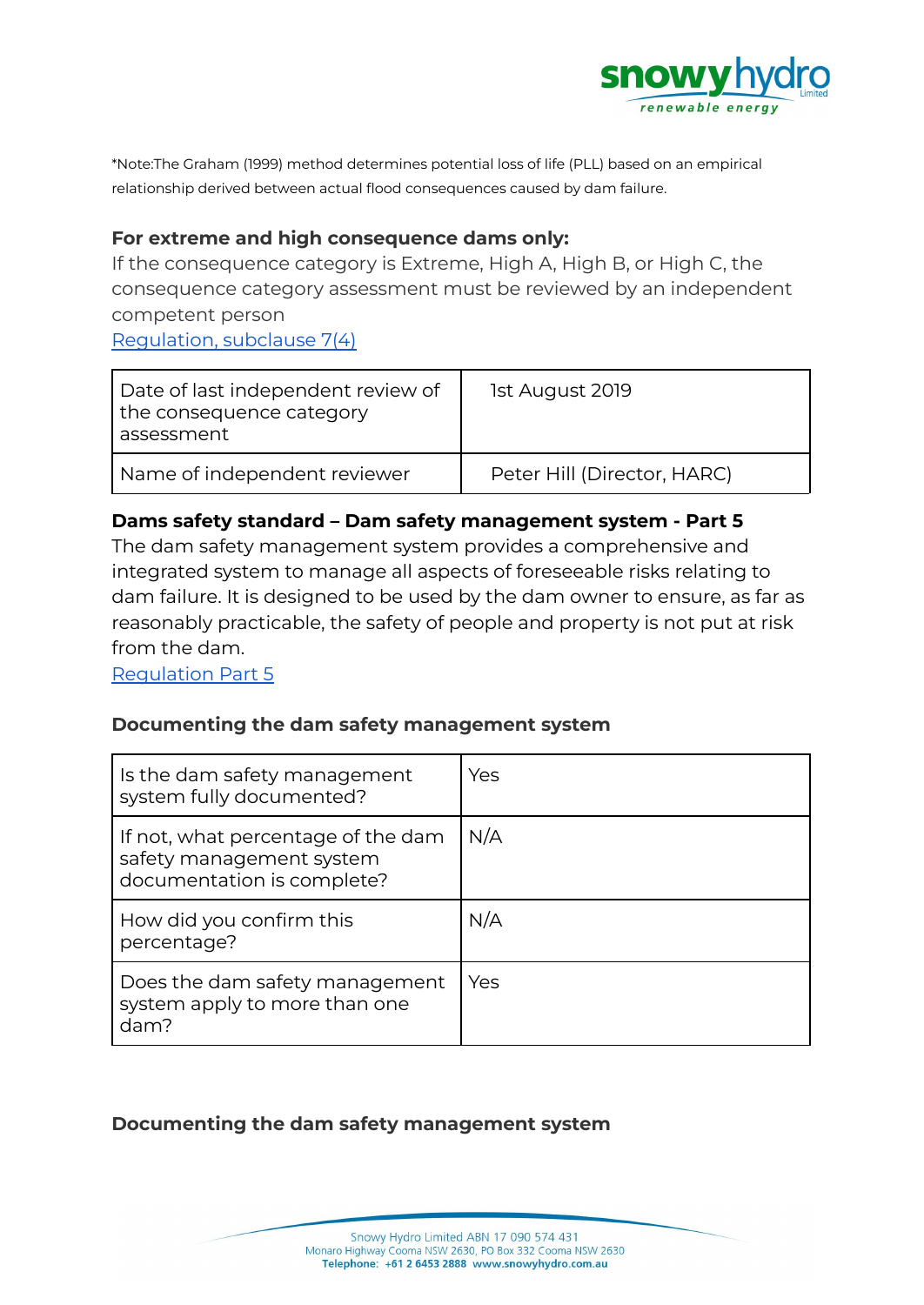

| Is the dam safety management<br>system fully implemented for this<br>dam?         | Yes |
|-----------------------------------------------------------------------------------|-----|
| If not, what percentage of the dam<br>safety management system is<br>implemented? | N/A |
| How did you confirm this<br>percentage?                                           | N/A |

#### **Dam safety management system review**

The declared dam owner must ensure the dam safety management system is reviewed each year to ensure it remains effective. [Regulation,](https://legislation.nsw.gov.au/view/html/inforce/current/sl-2019-0506#sec.17) clause 17

| Date of last safety management | 6 October 2021 |
|--------------------------------|----------------|
| system review                  |                |

#### **Assessment of societal and individual risk rating**

The owner of a declared dam (other than a proposed dam) must use the risk management framework to produce a written report on all foreseeable risks to the dam:

- at least once every 5 years
- when a major change to the dam is proposed, and
- when required by Dams Safety NSW.

#### [Regulation,](https://legislation.nsw.gov.au/view/html/inforce/current/sl-2019-0506#sec.15) subclause 15 (1)

| Date of last risk report          | 1st March 2019       |
|-----------------------------------|----------------------|
| Individual risk rating of the dam |                      |
| Societal risk rating of the dam   |                      |
| Date of next planned risk report  | by 1st February 2023 |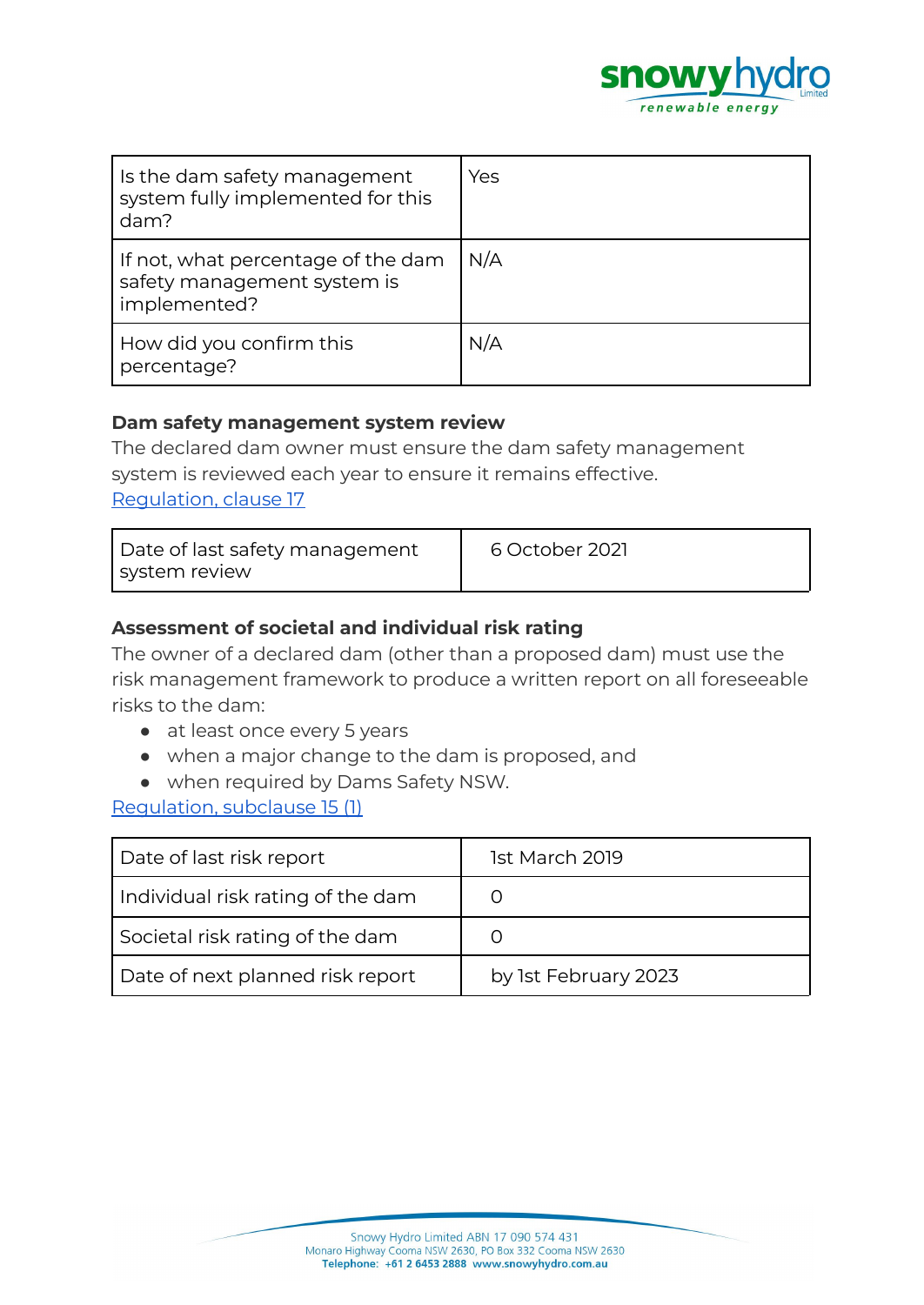

#### **Other safety requirements – Part 6**

#### **Incident reporting**

The declared dam owner must report incidents that happen at or in relation to the dam to Dams Safety NSW.

[Regulation,](https://legislation.nsw.gov.au/view/html/inforce/current/sl-2019-0506#sec.19) clause 19

| Number of incidents during the<br>2021 calendar year |                                       |
|------------------------------------------------------|---------------------------------------|
| Topic/subject of each incident(s)                    | Uncontrolled Spillway Gate<br>Opening |

#### **Safety review**

The declared dam owner must ensure a competent person conducts a safety review at least once every 15 years, and as soon as practicable after:

- a deficiency or weakness in the dam is identified
- there is a change in the accepted technology or methods used in one of the relevant specialties or design criteria for dams
- the dam consequence category changes, or
- it is required by Dams Safety NSW.

[Regulation,](https://legislation.nsw.gov.au/view/html/inforce/current/sl-2019-0506#sec.20) clause 20

| Date of last safety review<br>(Regulation, subclause 20(2)) | 1st April 1989 (SMEC)<br>As there was no regulatory<br>obligation to produce dam safety<br>reviews prior to the 2019 dam safety<br>regulations, Snowy Hydro did not<br>conduct a safety review in 2004.<br>However, it was subject to our<br>standard routine surveillance |
|-------------------------------------------------------------|----------------------------------------------------------------------------------------------------------------------------------------------------------------------------------------------------------------------------------------------------------------------------|
|                                                             | practices.                                                                                                                                                                                                                                                                 |
| Planned date for next safety review                         | 1st February 2023 (In progress)                                                                                                                                                                                                                                            |

# **For extreme and high consequence dams only**

If the consequence category is Extreme, High A, High B, or High C, the safety review must be reviewed by an independent competent person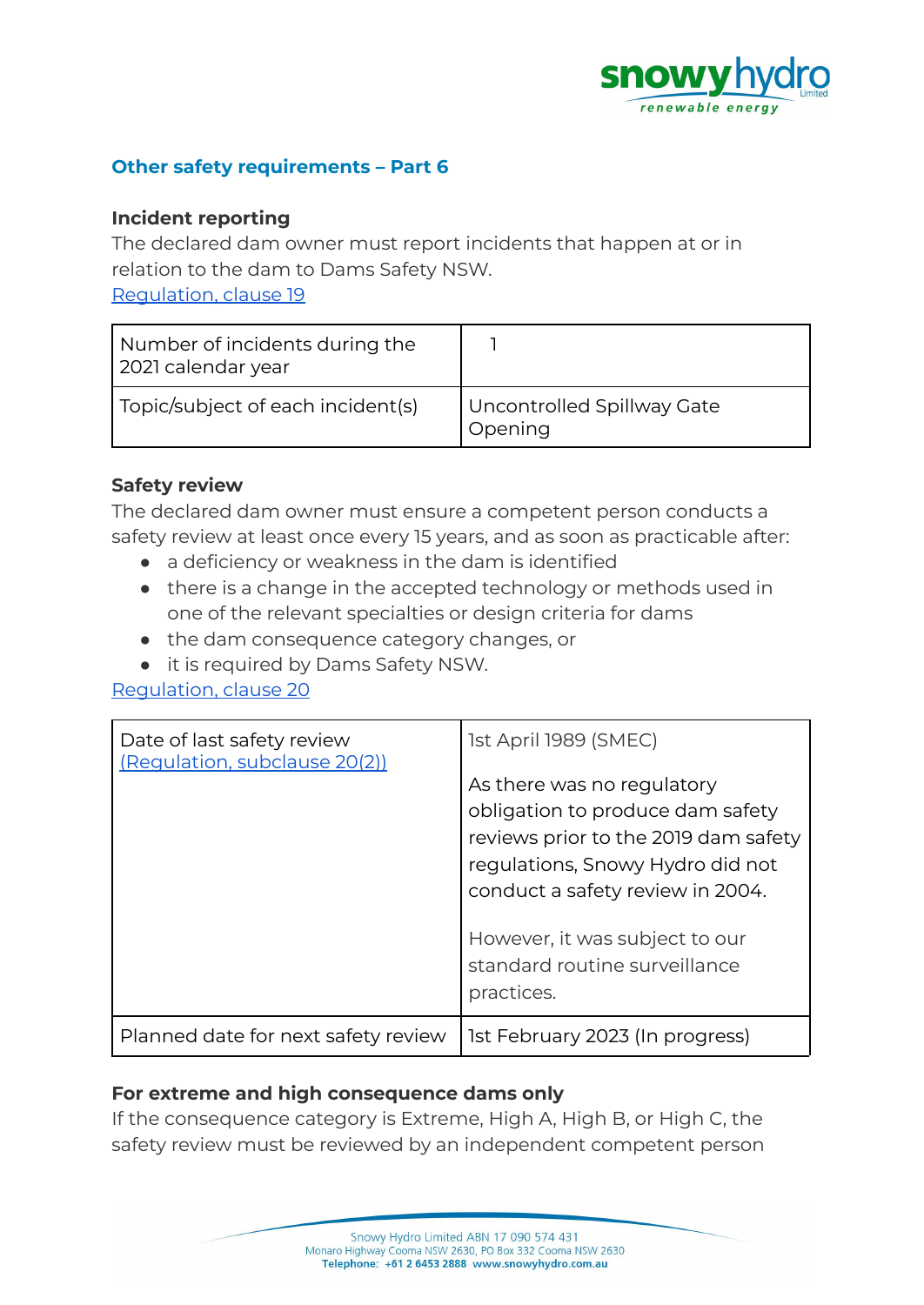

#### [Regulation,](https://legislation.nsw.gov.au/view/html/inforce/current/sl-2019-0506#sec.7) subclause 20(6)

| Name of independent reviewer | Peer reviewers for the Upper<br>Tumut DSRs:<br>Richard Rodd (Dam Engineering<br>Consultant, Richard Rodd &<br>Associates)<br>Mark Eggers (Principal, Pells<br>Sullivan Meynink or PSM) |
|------------------------------|----------------------------------------------------------------------------------------------------------------------------------------------------------------------------------------|
|------------------------------|----------------------------------------------------------------------------------------------------------------------------------------------------------------------------------------|

# **Notification of significant changes to the dam**

Before making any significant change to the configuration of the declared dam that may affect the safety of the dam, the dam owner must inform Dams Safety NSW of the proposed change in writing.

[Regulation,](https://legislation.nsw.gov.au/view/html/inforce/current/sl-2019-0506#sec.21) clause 21

| Has any significant change to the<br>configuration of the dam been<br>made during the 2021 calendar<br>year? | No  |
|--------------------------------------------------------------------------------------------------------------|-----|
| If yes, describe the change                                                                                  | N/A |
| Is any significant change to the<br>configuration of the dam planned?                                        | No. |
| If yes, describe the change and<br>when is it planned to happen?                                             | N/A |

#### **Emergency exercises**

The declared dam owner must ensure that staff who are involved in the operation of the dam undertake emergency exercises at least once every 3 years. [Regulation,](https://legislation.nsw.gov.au/view/html/inforce/current/sl-2019-0506#sec.22) clause 22

| Date of last 'theoretical<br>classroom' emergency exercise<br>(Regulation, subclause 22(1)) | 4th December 2019 (Upper<br>Tumut Region) |
|---------------------------------------------------------------------------------------------|-------------------------------------------|
| Planned date of next 'theoretical                                                           | by 4th December 2022 (Upper               |
| classroom' emergency exercise                                                               | Tumut Region)                             |

#### **For extreme or high consequence dams only**

The declared dam owner must ensure that staff who are involved in operating the dam undertake practical emergency exercises at least once